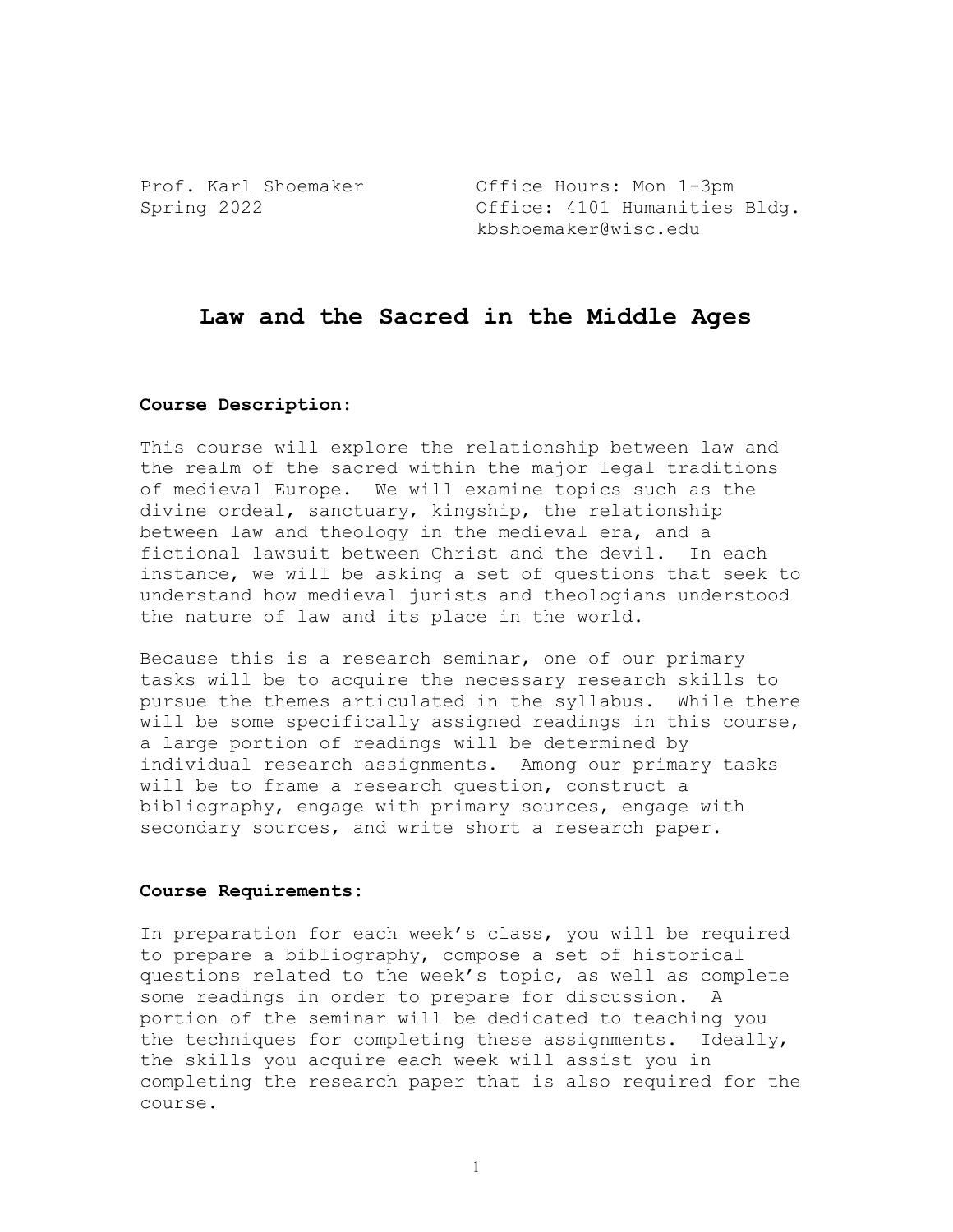This course also requires the completion of a research paper on a theme related this course. The paper should use primary and secondary sources and should be approximately 20 pages in length. During the course of the semester, a list of suggested paper topics will be distributed. The paper will be due on the last day of class.

**Texts:** All readings are posted on the Canvas page corresponding to the name of the author.

#### **Schedule of Themes**

## **Week 1**

**Introduction of the course subject matter and general requirements.** 

**Texts recommended for general background: 1)** Brundage, 2) Helmholz, 3) Bellomo

## **Week 2**

**Judgment by Divine Ordeal; its origins, functions and demise.**

**Readings: 1)** Bartlett; 2) Coleman; 3) Baldwin

# **Week 3**

**The Divine Ordeal (con't)**

**Readings:** (con't from last week)

# **Week 4**

**The emergence of post-ordeal legal process in Medieval Europe**

#### **Readings:**

**1)** Richard Fraher, "The Theoretical Justification for the New Criminal Law of the High Middle Ages;"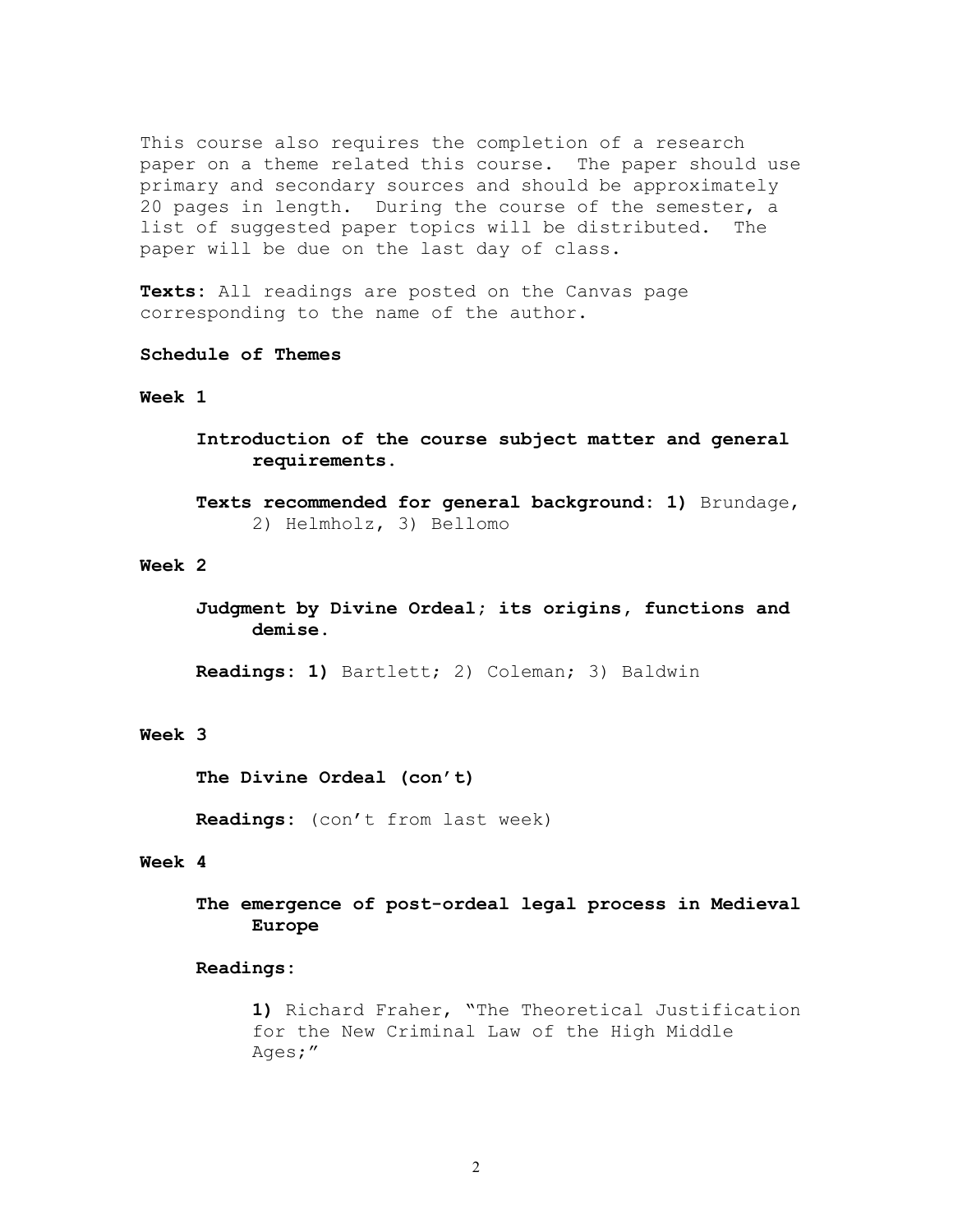2) Richard Fraher, "Preventing Crime in the High Middle Ages: The Medieval Lawyers' Search for Deterrence;"

3) Richard Fraher, "IV Lateran's Revolution in Criminal Procedure;"

4) Langbein

## **Week 5**

**Sanctuary for Crimes; ancient Roman law and early Christianity**

**Readings:** Shoemaker, "Sanctuary and Crime" Chap 1 and 2.

### **Week 6**

**Sanctuary for Crimes; Carolingian and Anglo-Saxon law Readings**: Meens 1 and 2; Riggs

## **Week 7**

**The Domestication of Sanctuary; English common law and sanctuary for crimes.**

**Readings:** Cox; Rosser; Ives; Shoemaker

## **Week 8**

**Scheduled meetings to discuss individual paper topics**

# **Week 9**

**Scheduled meetings to discuss individual paper topics**

## **Week 10**

**The devil at law; early medieval theology and the "ransom theory."**

**Readings:** Shoemaker, "When the Devil Went to Law School"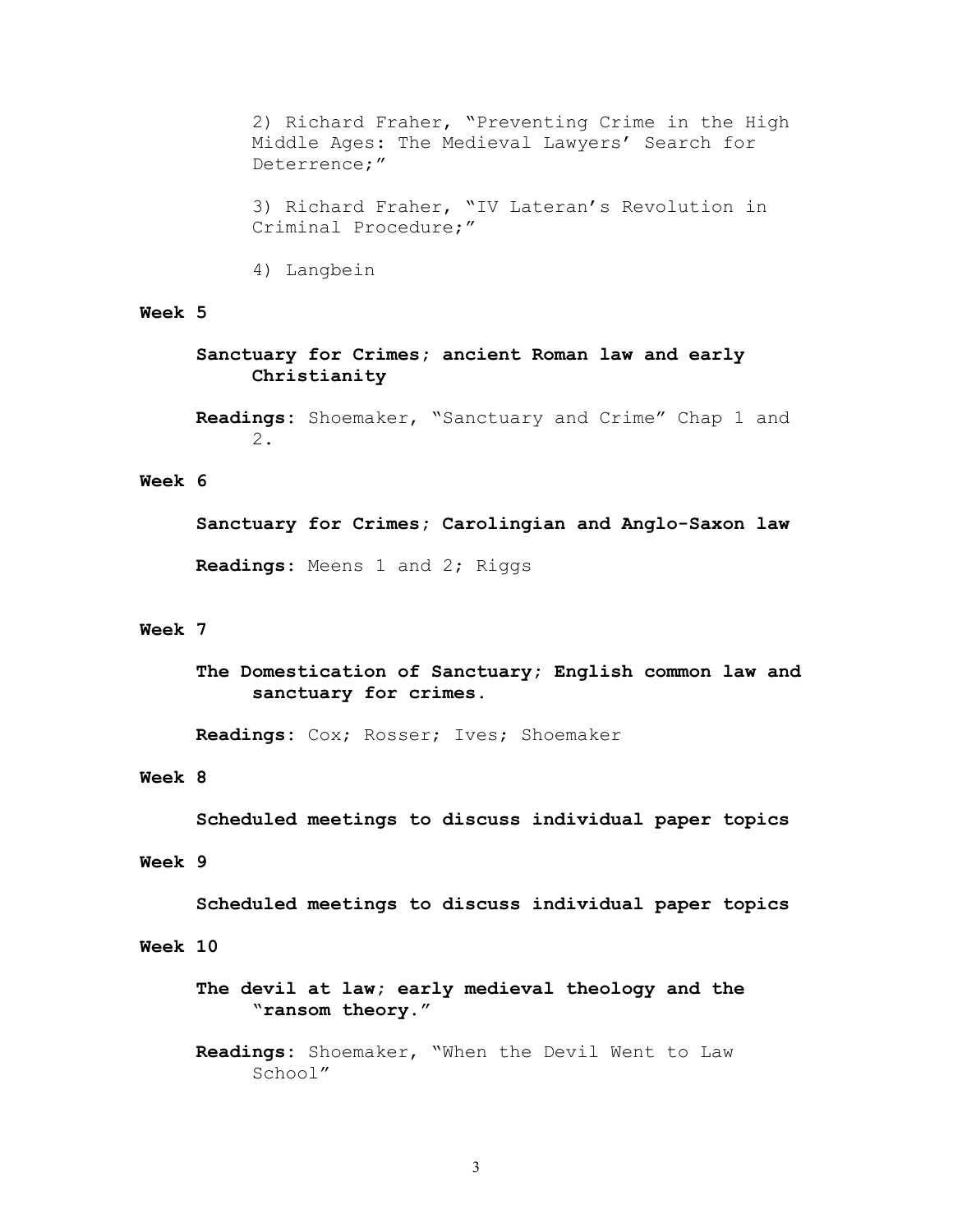#### **Week 11**

**Mascaron and Hell's lawsuit**

**Readings:** *Processus Sathanae*

#### **Week 12**

**Law, politics and theology in the later middle ages**

**Readings:** Pennington, Bellomo, Kantorowicz, Cushing, Gratian.

**Week 13**

#### **Week 14 Research Presentations**

#### **Bibliography**

1) Richard Helmholz, The Spirit of the Classical Canon Law (University of Georgia Press, 1996).

2) James Brundage, Medieval Canon Law (Longman, 1995).

3) Robert Bartlett, Trial by Fire and Water: The Medieval Judicial Ordeal (Oxford, 1986).

4) Rebecca V. Colman, "Reason and Unreason in Early Medieval Law," 4 Journal of Interdisciplinary History 571 (1974).

5) John Baldwin, "The Intellectual Preparation for the Canon of 1215 against Ordeals," Speculum 36 (1961) 613-636.

6) Richard M. Fraher, "IV Lateran's Revolution in Criminal Procedure: The Birth of the Inquisitio, the End of Ordeals, and Innocent III's Vision of Ecclesiastical Politics," Studia in honorem Eminentissimi Cardinalis Alfonsi M.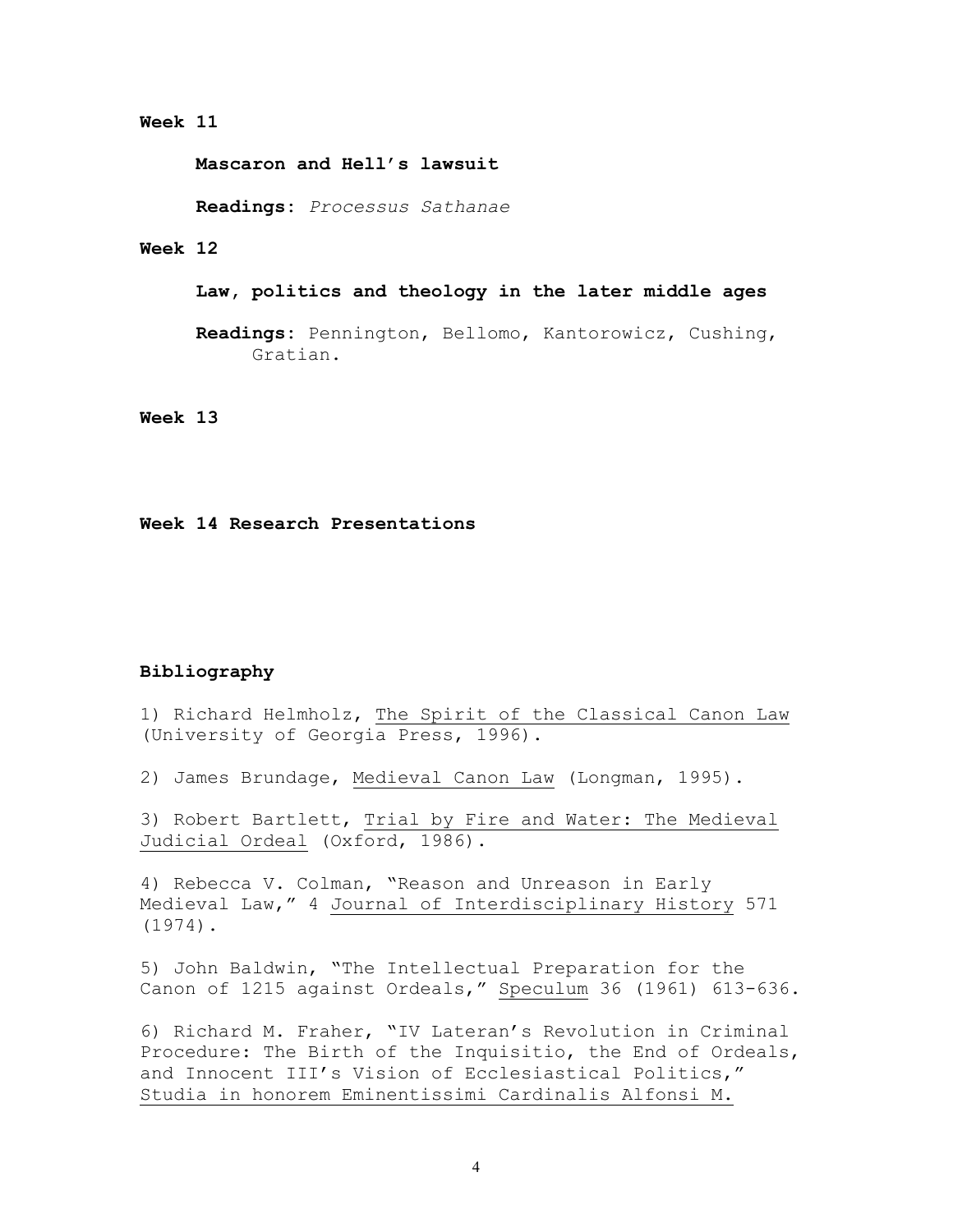Stickler, ed. Rosalio Iosepho Card. Castillo Lara (Studia et Textus Historiae Iuris Canonici 7; 1992): 97-111.

7) Richard M. Fraher, "The Theoretical Justification for the New Criminal Law of the High Middle Ages. 'Rei publicae interest, ne crimina remaneant impunita'," University of Illinois Law Review (1984) 577-595.

8) Richard Fraher, "Preventing Crime in the High Middle Ages: The Medieval Lawyers' Search for Deterrence," Popes, Teachers, and the Canon Law in the Middle Ages: Festschrift for Brian Tierney, edd. Stanley Chodorow and James R. Sweeney (1989): 212-233.

9) John H. Langbein, Torture and the Law of Proof: Europe and England in the Ancient Régime (1977).

10) Kathleen G. Cushing, Papacy and Law in the Gregorian Revolution: The Canonistic Works of Anselm of Lucca, (Oxford: Clarendon, 1998).

11) Gratian, The Treatise on Laws, trans. by Augustine Thompson, James Gordley, with an introduction by Katherine Christensen (1993).

12) Manlio Bellomo, The Common Legal Past of Europe, 1000 -1800 (1995).

13) Kenneth Pennington, The Prince and the Law, 1200-1600: Sovereignty and Rights in the Western Legal Tradition (Berkeley-Los Angeles-London: University of California Press, 1993).

14) Rob Meens, "Sanctuary, Penance, and Dispute Settlement under Charlemagne: The Conflict between Alcuin and Theodulf of Orleans over a Sinful Cleric" Speculum vol. 82, p. (2007).

15) Rob Meens, "The sanctity of the basilica of St. Martin. Gregory of Tours and the practice of sanctuary in the Merovingian period" in Texts and Identities in the Early Middle Ages (2006) pp. 275-288.

16) Charles H. Riggs, Jr., Criminal Asylum in Anglo-Saxon Law (Gainesville, Fla., 1963).